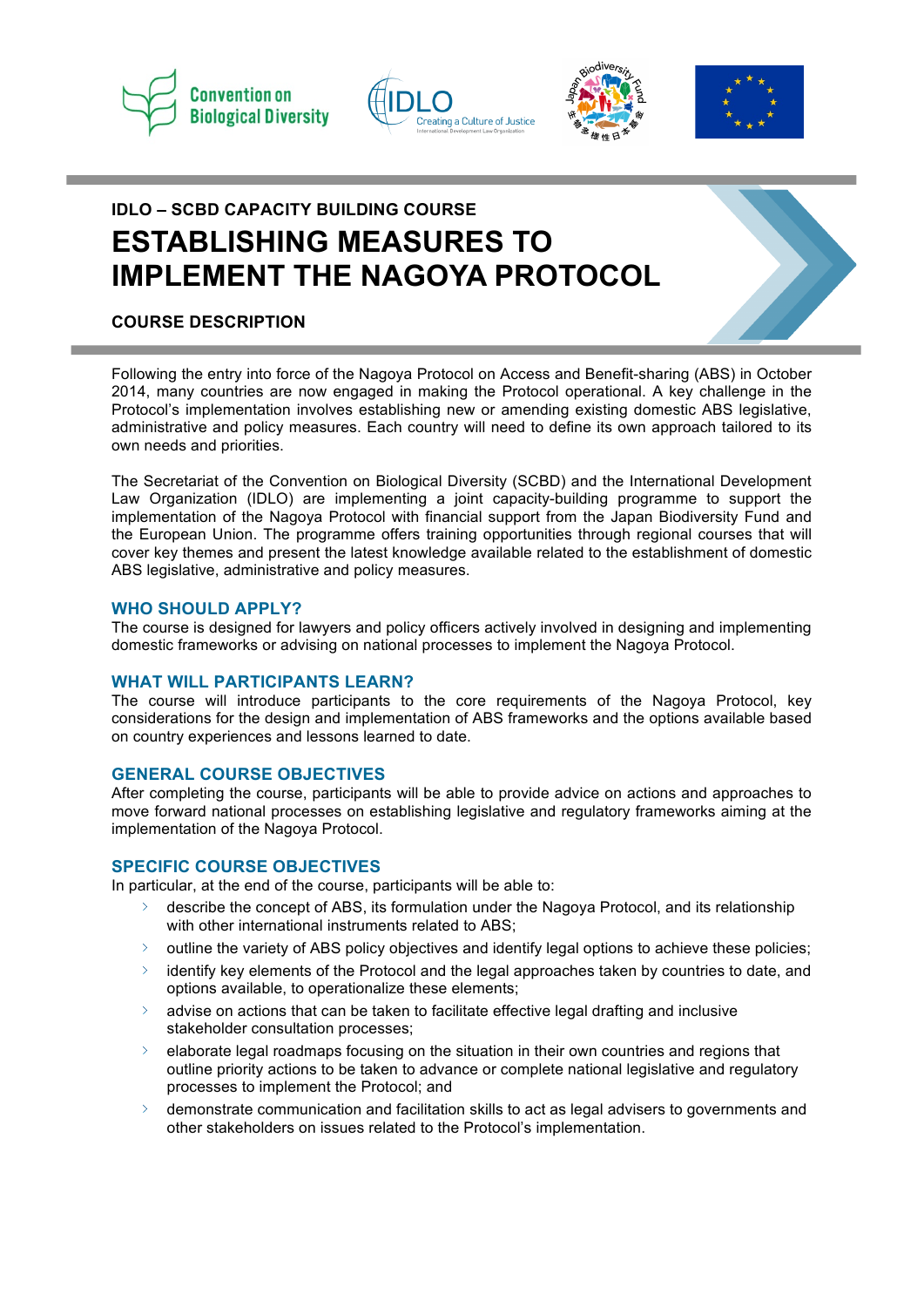







# **TRAINING METHODOLOGY**

**The course takes a blended approach to learning:** 

- $\rightarrow$ **Mandatory e-learning sessions** for 6 weeks to learn about the foundational concepts on ABS and Protocol implementation;
- $\rightarrow$ **Interactive face-to-face workshop** held for 5 days to discuss key challenges and legal options, prepare legal roadmaps tailored to country contexts and build communication and facilitation skills; and
- $\sum_{i=1}^{n}$ **Access to the Global Network on ABS Law**  where participants can access updated resources, latest news and continue peer-topeer learning with fellow participants and experts.

Upon satisfactory completion of the course, participants will receive a Certificate of Completion and invitation to join the IDLO Alumni Network.

# **E-LEARNING SESSIONS**

1-2 modules per week for 6 weeks, 4-6 hours / week

The e-learning sessions will introduce the main substantive themes and processes to consider when designing legislative, administrative and policy measures for the implementation of the Nagoya Protocol.

Designing ABS measures – An introduction

> **Module 1 - Legal reform**

Initial steps to support the design of ABS measures

- > **Module 2 - Policy-setting**
- > **Module 3 - Institutional arrangements**

What are the core elements of ABS measures?

- > **Module 4 - Access to genetic resources**
- > **Module 5 - Benefit-sharing**
- > **Module 6 - Compliance**
- > **Module 7 - Indigenous peoples and local communities (IPLCs)**

How to build ABS measures that work?

> **Module 8 - Supportive measures**

### **FACE-TO-FACE WORKSHOP**

5 day workshop with varying dates and venues

National processes to ratify and operationalize the Nagoya Protocol are unique to each country and there is a need to translate the general requirements of the Protocol into country-tailored legal frameworks.

Participants will be invited to attend a 5-day interactive face-to-face workshop to discuss approaches taken by countries to date and identify key steps towards implementation and possible options. The sessions will be tailored to the needs identified by participants:

- > **peer-to-peer knowledge sharing sessions** on country experiences relevant to specific challenges of implementation raised by participants;
- > **working sessions to design national legal roadmaps**, including stakeholder analysis, gap analysis, selection of legal measures and legal implementation plans; and
- **practical skills sessions** designed to strengthen participants' leadership, facilitation, communication and presentation skills.

In 2018, six face-to-face regional workshops are planned with tentative dates shown below (subject to change):

- > Central Africa (in French): 9-13 April
- > Asia (in English): 28 May-1 June
- > Latin America (in Spanish): 18-22 June
- > Pacific Islands (in English): 23-27 July
- > Central Eastern Europe (in English): 10-14 September
- > Western Africa (in French): 17-21 September

# **ONLINE NETWORKING & DISCUSSION**

Ongoing from February to December 2018

Upon acceptance to the course, participants will be invited to join the **Global Network on ABS Law**. The Network will host expert chat sessions on key themes of Protocol implementation, issue quarterly newsletters and maintain updated libraries with latest resources.

Participants will be invited to ask questions and start discussions on the current challenges faced and emerging solutions with fellow experts and national legal and policy practitioners from around the world.